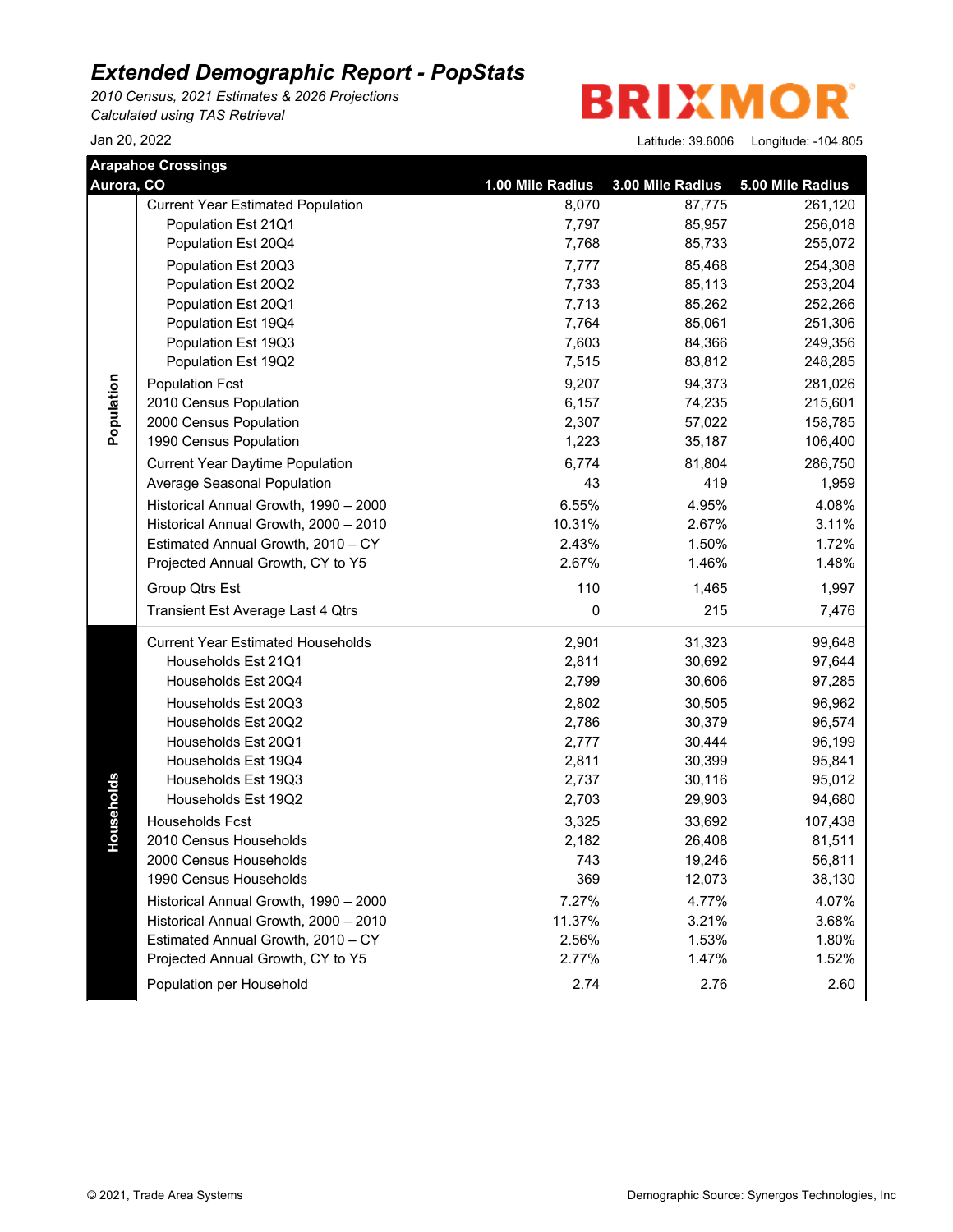*2010 Census, 2021 Estimates & 2026 Projections Calculated using TAS Retrieval*

**BRIXMOR** 

|            | <b>Arapahoe Crossings</b>                     |                  |                  |                  |
|------------|-----------------------------------------------|------------------|------------------|------------------|
| Aurora, CO |                                               | 1.00 Mile Radius | 3.00 Mile Radius | 5.00 Mile Radius |
|            | HH Income \$500,000 or more                   | 3.5%             | 2.3%             | 1.9%             |
|            | HH Income \$250,000 to \$499,999              | 4.3%             | 2.8%             | 2.3%             |
|            | HH Income \$200,000 to \$249,999              | 10.0%            | 6.5%             | 5.5%             |
|            | HH Income \$175,000 to \$199,999              | 7.4%             | 8.4%             | 6.9%             |
|            | HH Income \$150,000 to \$174,999              | 8.6%             | 8.0%             | 7.4%             |
|            | HH Income \$100,000 to 149,999                | 20.0%            | 22.7%            | 22.6%            |
|            | HH Income \$75,000 to 99,999                  | 14.1%            | 15.0%            | 15.9%            |
|            | HH Income \$50,000 to 74,999                  | 15.0%            | 15.4%            | 16.9%            |
|            | HH Income \$35,000 to 49,999                  | 7.9%             | 8.1%             | 8.8%             |
|            | HH Income \$25,000 to 34,999                  | 2.7%             | 4.2%             | 4.7%             |
|            | HH Income \$15,000 to 24,999                  | 2.7%             | 2.9%             | 3.5%             |
|            | HH Income \$0 to 14,999                       | 3.7%             | 3.6%             | 3.7%             |
|            | Average Household Income                      | \$136,386        | \$127,438        | \$118,662        |
|            | Median Household Income                       | \$109,111        | \$101,448        | \$94,021         |
|            | Per Capita Income                             | \$49,431         | \$45,907         | \$45,501         |
|            | 2000 Average HH Income                        | \$153,466        | \$90,714         | \$83,874         |
|            | 2000 Median HH Income                         | \$120,843        | \$73,785         | \$68,413         |
|            | Disposable HH Income \$500,000 or more        | #N/A             | #N/A             | #N/A             |
|            | Disposable HH Income \$250,000 to \$499,999   | #N/A             | #N/A             | #N/A             |
|            | Disposable HH Income \$200,000 to \$249,999   | #N/A             | #N/A             | #N/A             |
|            | Disposable HH Income \$175,000 to \$199,999   | 4%               | 3%               | 2%               |
|            | Disposable HH Income \$150,000 to \$174,999   | 8%               | 8%               | 6%               |
|            | Disposable HH Income \$100,000 to \$149,999   | 23%              | 23%              | 22%              |
|            | Disposable HH Income \$75,000 to \$99,999     | 15%              | 18%              | 18%              |
|            | Disposable HH Income \$50,000 to \$74,999     | 19%              | 19%              | 20%              |
|            | Disposable HH Income \$35,000 to \$49,999     | 10%              | 10%              | 11%              |
|            | Disposable HH Income \$25,000 to \$34,999     | 3%               | 5%               | 6%               |
|            | Disposable HH Income \$15,000 to \$24,999     | 3%               | 4%               | 4%               |
|            | Disposable HH Income \$0 to\$14,999           | 4%               | 4%               | 4%               |
|            | Average Disposable Income                     | 105,954          | 97,126           | 91,571           |
|            | Median Disposable Income                      | 91,184           | 85,981           | 80,729           |
|            | Householder White - Count                     | 2,087            | 23,060           | 72,547           |
|            | Median HH Income                              | \$112,358        | \$106,306        | \$97,931         |
|            | Average HH Income                             | \$115,229        | \$109,256        | \$103,346        |
|            | Householder Black or African-American - Count | 156              | 1,673            | 6,158            |
|            | Median HH Income                              | \$112,811        | \$93,368         | \$81,484         |
|            | Average HH Income                             | \$111,610        | \$97,861         | \$89,387         |
|            | Householder Hispanic - Count                  | 184              | 2,693            | 9,364            |
|            | Median HH Income                              | \$90,521         | \$85,908         | \$83,662         |
|            | Average HH Income                             | \$100,235        | \$94,820         | \$92,031         |
|            | Householder Asian or Pacific Islander - Count | 395              | 2,725            | 6,820            |
|            | Median HH Income                              | \$114,374        | \$99,033         | \$100,095        |
|            | Average HH Income                             | \$117,515        | \$106,186        | \$104,695        |
|            | Householder Other or Pacific Islander - Count | 79               | 1,172            | 4,760            |
|            | Median HH Income                              | \$78,932         | \$82,832         | \$86,157         |
|            | Average HH Income                             | \$86,206         | \$91,654         | \$94,759         |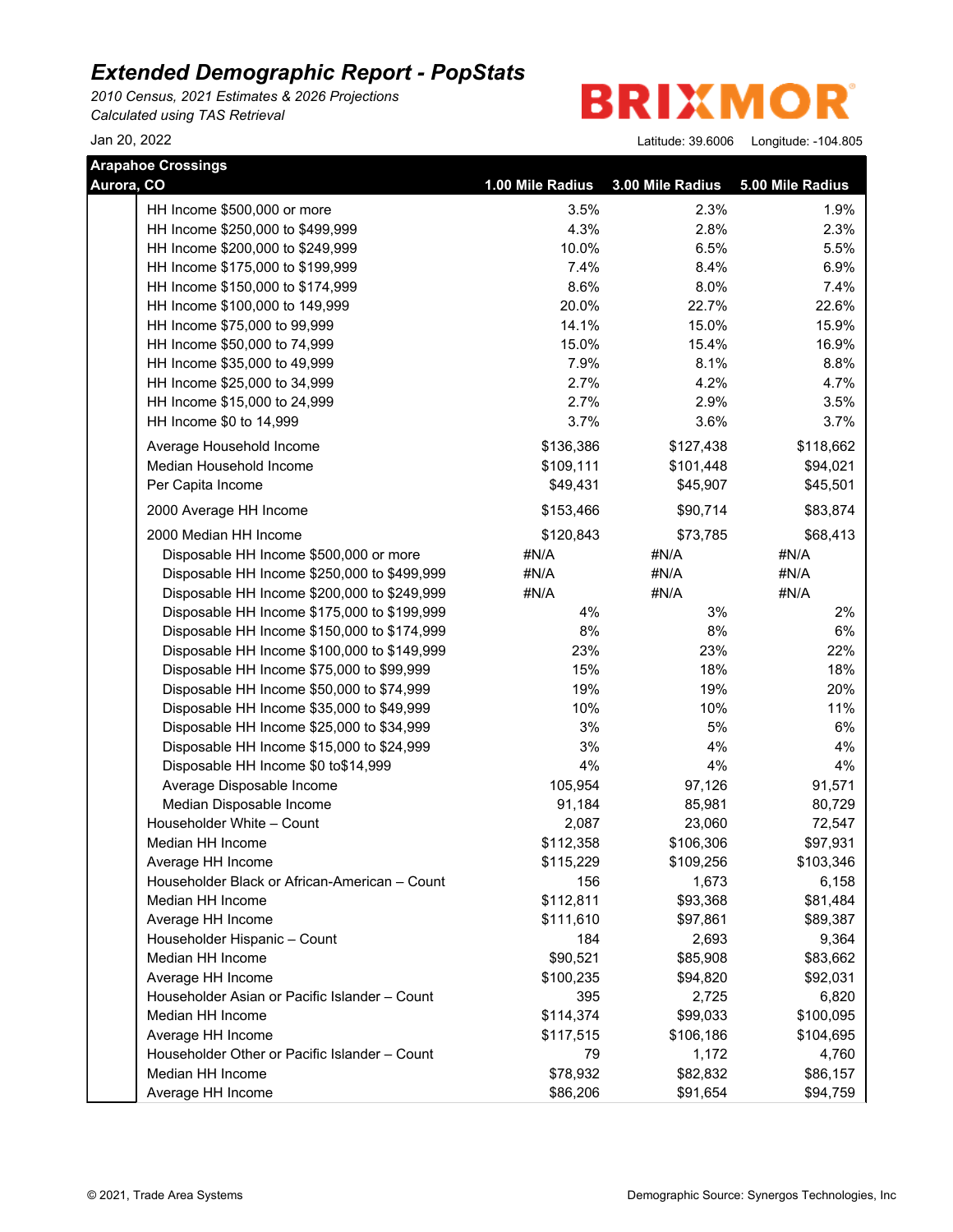*2010 Census, 2021 Estimates & 2026 Projections Calculated using TAS Retrieval*

**BRIXMO** R

| Aurora, CO              | <b>Arapahoe Crossings</b> | 1.00 Mile Radius | 3.00 Mile Radius | 5.00 Mile Radius |
|-------------------------|---------------------------|------------------|------------------|------------------|
|                         | Male Population           | 3,957            | 43,657           | 128,034          |
| Gender                  | Female Population         | 4,113            | 44,119           | 133,086          |
|                         | Count of Pop 0 to 4 years | 507              | 5,524            | 16,912           |
|                         | Count of Pop 0 to 7 years | 745              | 7,928            | 24,448           |
|                         | Count of Pop 5 - 13       | 938              | 10,097           | 30,711           |
|                         | Count of Pop 14 - 18      | 460              | 4,487            | 13,189           |
|                         | Count of Pop 19 - 22      | 551              | 5,382            | 15,200           |
|                         | Count of Pop 22 - 25      | 336              | 4,103            | 10,961           |
|                         | Count of Pop 25 - 29      | 502              | 6,354            | 17,035           |
|                         | Count of Pop 30 - 34      | 402              | 4,563            | 13,382           |
|                         | Count of Pop 35 - 39      | 424              | 4,848            | 15,723           |
|                         | Count of Pop 40 - 44      | 459              | 5,331            | 16,652           |
|                         | Count of Pop 45 - 59      | 1,789            | 18,637           | 54,249           |
|                         | Count of Pop 60 - 74      | 1,370            | 15,188           | 43,543           |
|                         | Count of Pop 75 - 84      | 273              | 2,800            | 10,743           |
|                         | Count of Pop 85+          | 59               | 461              | 2,819            |
| by Age                  | % of Pop 0 to 4 years     | 6.3%             | 6.3%             | 6.5%             |
|                         | % of Pop 0 to 7 years     | 9.2%             | 9.0%             | 9.4%             |
| <b>Total Population</b> | % of Pop 5 - 13           | 11.6%            | 11.5%            | 11.8%            |
|                         | % of Pop 14 - 18          | 5.7%             | 5.1%             | 5.1%             |
|                         | % of Pop 19 - 22          | 6.8%             | 6.1%             | 5.8%             |
|                         | % of Pop 22 - 25          | 4.2%             | 4.7%             | 4.2%             |
|                         | % of Pop 25 - 29          | 6.2%             | 7.2%             | 6.5%             |
|                         | % of Pop 30 - 34          | 5.0%             | 5.2%             | 5.1%             |
|                         | % of Pop 35 - 39          | 5.3%             | 5.5%             | 6.0%             |
|                         | % of Pop 40 - 44          | 5.7%             | 6.1%             | 6.4%             |
|                         | % of Pop 45 - 59          | 22.2%            | 21.2%            | 20.8%            |
|                         | % of Pop 60 - 74          | 17.0%            | 17.3%            | 16.7%            |
|                         | % of Pop 75 - 84          | 3.4%             | 3.2%             | 4.1%             |
|                         | % of Pop 85+              | 0.7%             | 0.5%             | 1.1%             |
|                         | Median Age                | 39.0             | 38.5             | 39.2             |
|                         | Average Age               | 38.6             | 38.4             | 38.9             |
|                         | % of Pop 0 to 4 years     | 6.6%             | 6.5%             | 6.8%             |
|                         | % of Pop 5 - 13           | 11.8%            | 11.9%            | 12.4%            |
|                         | % of Pop 14 - 18          | 5.6%             | 5.3%             | 5.3%             |
|                         | % of Pop 19 - 22          | 7.6%             | 6.5%             | 6.1%             |
|                         | % of Pop 22 - 25          | 4.4%             | 4.9%             | 4.4%             |
|                         | % of Pop 25 - 29          | 6.3%             | 7.7%             | 6.9%             |
|                         | % of Pop 30 - 34          | 4.6%             | 5.4%             | 5.2%             |
| by Age                  | % of Pop 35 - 39          | 5.4%             | 5.6%             | 6.1%             |
|                         | % of Pop 40 - 44          | 5.3%             | 5.9%             | 6.4%             |
| Male Population         | % of Pop 45 - 59          | 21.6%            | 20.3%            | 20.3%            |
|                         | % of Pop 75 - 84          | 3.3%             | 3.1%             | 3.6%             |
|                         | % of Pop 60 - 74          | 16.9%            | 16.6%            | 15.9%            |
|                         | % of Pop 85+              | 0.5%             | 0.4%             | 0.6%             |
|                         | Median Age                | 37.7             | 36.6             | 37.4             |
|                         | Average Age               | 38.0             | 37.6             | 37.8             |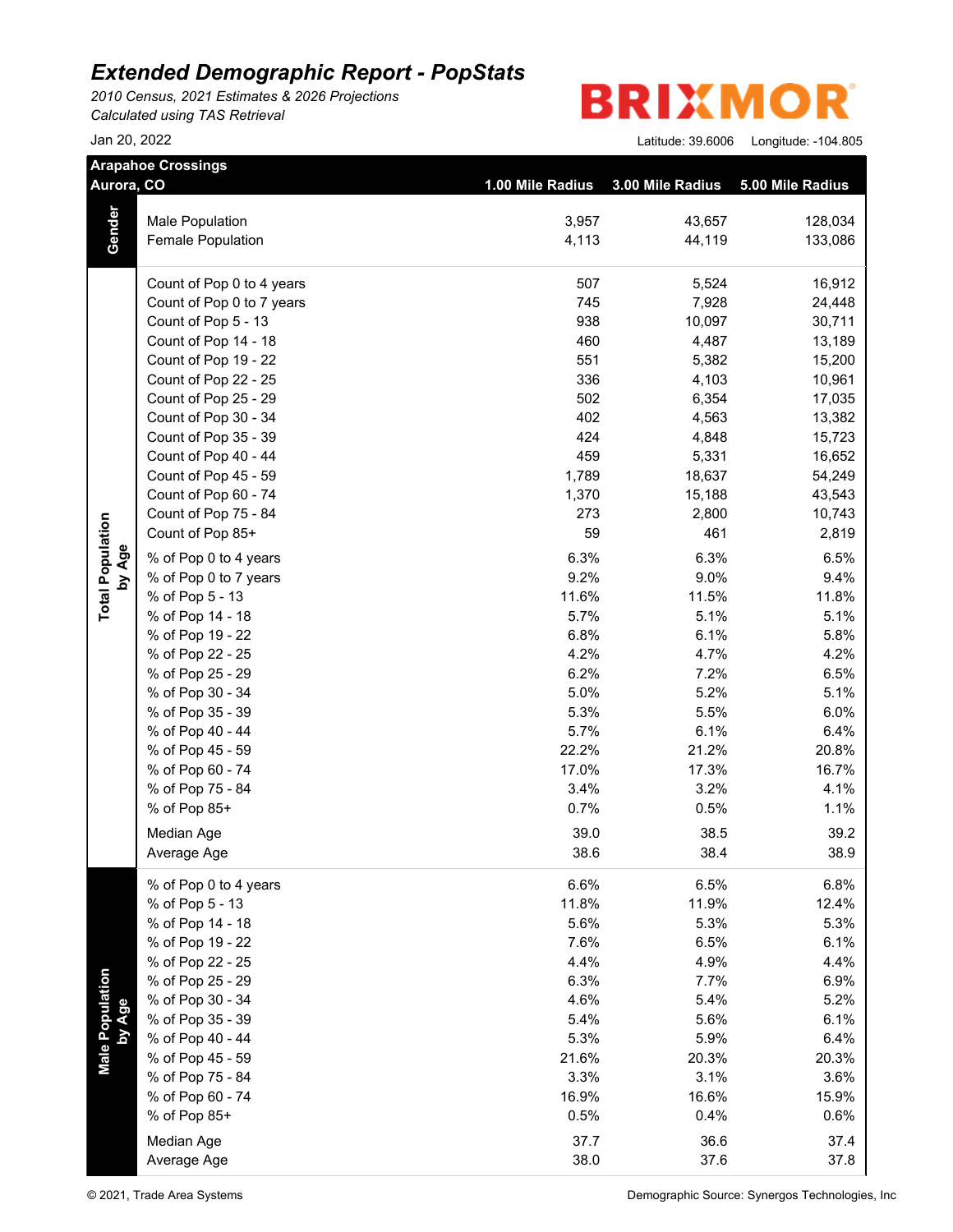*2010 Census, 2021 Estimates & 2026 Projections Calculated using TAS Retrieval*

**BRIXMO** R

| Aurora, CO         | <b>Arapahoe Crossings</b>                     | 1.00 Mile Radius | 3.00 Mile Radius | 5.00 Mile Radius |
|--------------------|-----------------------------------------------|------------------|------------------|------------------|
|                    | % of Pop 0 to 4 years                         | 6.0%             | 6.1%             | 6.2%             |
|                    | % of Pop 5 - 13                               | 11.5%            | 11.2%            | 11.2%            |
|                    | % of Pop 14 - 18                              | 5.8%             | 4.9%             | 4.9%             |
|                    | % of Pop 19 - 22                              | 6.1%             | 5.8%             | 5.5%             |
|                    | % of Pop 22 - 25                              | 3.9%             | 4.4%             | 4.0%             |
| Female Population  | % of Pop 25 - 29                              | 6.1%             | 6.8%             | 6.2%             |
|                    | % of Pop 30 - 34                              | 5.3%             | 5.0%             | 5.0%             |
| by Age             | % of Pop 35 - 39                              | 5.1%             | 5.5%             | 6.0%             |
|                    | % of Pop 40 - 44                              | 6.0%             | 6.3%             | 6.4%             |
|                    | % of Pop 45 - 59                              | 22.7%            | 22.1%            | 21.2%            |
|                    | % of Pop 60 - 74                              | 17.1%            | 18.0%            | 17.4%            |
|                    | % of Pop 75 - 84                              | 3.4%             | 3.3%             | 4.6%             |
|                    | % of Pop 85+                                  | 1.0%             | 0.7%             | 1.5%             |
|                    |                                               |                  |                  |                  |
|                    | Median Age                                    | 40.2             | 40.3             | 40.9             |
|                    | Average Age                                   | 39.1             | 39.3             | 40.1             |
|                    | Count of White                                | 5,846            | 67,008           | 200,597          |
|                    | Count of Black or African-American            | 501              | 5,812            | 18,481           |
|                    | Count of Asian or Pacific Islander            | 1,242            | 8,142            | 20,497           |
|                    | Count of Other races                          | 481              | 6,813            | 21,544           |
| Race               | White                                         | 72.4%            | 76.3%            | 76.8%            |
|                    | <b>Black or African American</b>              | 6.2%             | 6.6%             | 7.1%             |
|                    | Asian                                         | 15.4%            | 9.3%             | 7.8%             |
|                    | <b>Other Races</b>                            | 6.0%             | 7.8%             | 8.3%             |
|                    | Speak English at Home                         | 72.9%            | 79.3%            | 80.8%            |
|                    | Speak Spanish at Home                         | 5.6%             | 6.9%             | 7.1%             |
|                    | Speak French or French Creole at Home         | 0.8%             | 0.6%             | 0.5%             |
|                    | Speak German at Home                          | 0.5%             | 0.3%             | 0.4%             |
|                    | Speak Russian or Other Slavic Language at Hor | 3.3%             | 1.5%             | 1.3%             |
| Language<br>Spoken | Speak Other Indo-European Language at Home    | 4.8%             | 2.5%             | 2.4%             |
|                    | Speak Chinese at Home                         | 3.7%             | 2.0%             | 1.4%             |
|                    | Speak Korean at Home                          | 3.8%             | 2.5%             | 1.5%             |
|                    | Speak Vietnamese at Home                      | 0.5%             | 0.5%             | 0.7%             |
|                    | Speak Other Asian Language at Home            | 2.4%             | 1.9%             | 2.1%             |
|                    | Speak Tagalog and Other Pacific Languages at  | 0.3%             | 0.2%             | 0.2%             |
|                    | Speak Other Language at Home                  | 1.4%             | 1.7%             | 1.7%             |
|                    |                                               |                  |                  |                  |
|                    | <b>Hispanic Population</b>                    | 724              | 10,767           | 32,692           |
|                    | <b>Hispanic Population Percent</b>            | 9.0%             | 12.3%            | 12.5%            |
|                    | Mexican                                       | 48.5%            | 55.6%            | 58.7%            |
|                    | Puerto Rican                                  | 17.2%            | 8.6%             | 6.3%             |
|                    | Cuban                                         | 2.4%             | 2.2%             | 2.1%             |
|                    | Dominican                                     | 2.3%             | 0.6%             | 0.5%             |
| <b>Hispanic</b>    | <b>Central American</b>                       | 2.9%             | 2.5%             | 4.8%             |
|                    | South American                                | 7.6%             | 5.6%             | 6.0%             |
|                    | <b>Other Hispanic</b>                         | 19.1%            | 24.9%            | 21.6%            |
|                    | 2000 Hispanic Population Percent              | 4%               | 7%               | 8%               |
|                    |                                               | 4%               | 5%               | 4%               |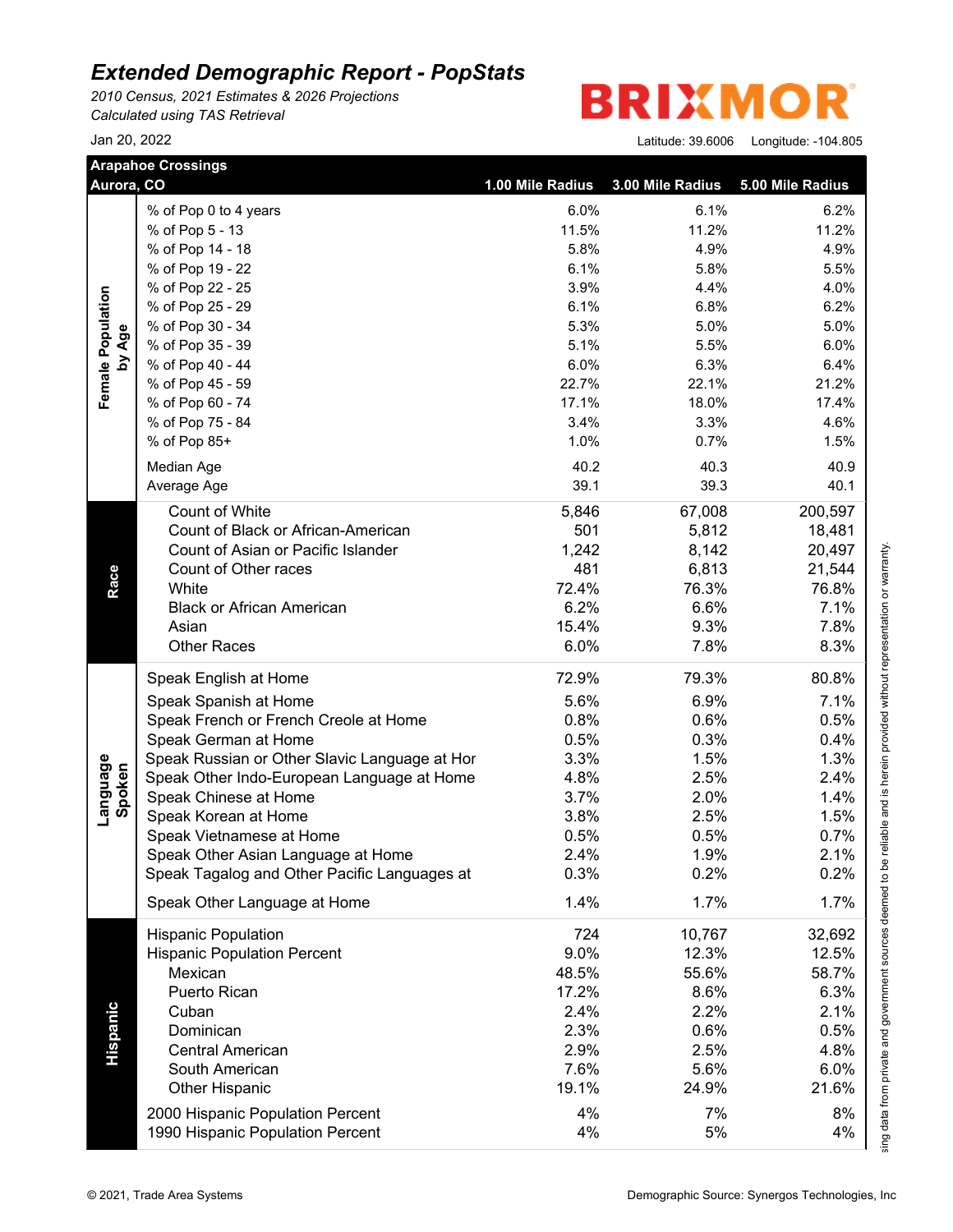*2010 Census, 2021 Estimates & 2026 Projections Calculated using TAS Retrieval*

**BRIXMO** R

Jan 20, 2022 Latitude: 39.6006 Longitude: -104.805

This report was produced us<br>T

| Aurora, CO               | <b>Arapahoe Crossings</b>                                        | 1.00 Mile Radius | 3.00 Mile Radius | 5.00 Mile Radius |                             |
|--------------------------|------------------------------------------------------------------|------------------|------------------|------------------|-----------------------------|
|                          |                                                                  |                  |                  |                  |                             |
|                          | American (percent of total population)                           | 4.4%             | 5.8%             | 5.0%             |                             |
|                          | American                                                         | 4.2%             | 5.4%             | 4.5%             |                             |
|                          | Native American (ie. Indian/Eskimo)<br>Hawaiian/Pacific Islander | 0.1%             | 0.3%             | 0.3%<br>0.2%     |                             |
|                          |                                                                  | 0.1%             | 0.1%             |                  | This report was produced us |
|                          | Asian (percent of total population)                              | 15.3%<br>3.3%    | 9.1%<br>1.9%     | 7.7%<br>1.5%     |                             |
|                          | Chinese<br>Japanese                                              | 0.2%             | 0.4%             | 0.3%             |                             |
|                          | Korean                                                           | 3.8%             | 2.5%             | 1.6%             |                             |
|                          | South Central Asian (ie. Indian)                                 | 6.2%<br>1.7%     | 2.9%<br>1.2%     | 2.6%<br>1.4%     |                             |
|                          | South East Asian (ie. Vietnamese)<br><b>Other Asian</b>          | 0.1%             | 0.1%             | 0.4%             |                             |
|                          | European (percent of total population)                           | 33.2%            | 36.4%            | 38.1%            |                             |
|                          | <b>British</b>                                                   | 4.9%             | 5.8%             | 6.4%             |                             |
|                          | Dutch                                                            | 0.6%             | 0.6%             | 0.9%             |                             |
|                          | French<br>German                                                 | 1.4%<br>8.8%     | 1.2%<br>10.0%    | 1.2%<br>10.5%    |                             |
|                          | Italian                                                          | 1.7%             | 2.3%             | 2.4%             |                             |
|                          | Polish                                                           | 1.5%             | 1.3%             | 1.3%             |                             |
|                          | Scandinavian                                                     | 3.2%             | 3.2%             | 3.4%             |                             |
|                          | Scotch/Irish<br>Other European (ie. Greek/Russian)               | 6.5%<br>4.8%     | 7.2%<br>4.7%     | 7.4%<br>4.7%     |                             |
|                          | Middle Eastern                                                   | 1.4%             | 1.0%             | 1.0%             |                             |
|                          | <b>Other Ancestry</b>                                            | 20.9%            | 21.5%            | 21.5%            |                             |
|                          | <b>Unclassified Ancestry</b>                                     | 15.7%            | 13.9%            | 14.1%            |                             |
|                          |                                                                  |                  |                  |                  |                             |
|                          | Adult Population (25 Years or Older)                             | 5,278<br>1.5%    | 58,183<br>1.3%   | 174,146<br>1.6%  |                             |
|                          | Elementary (0 to 8)<br>Some High School (9 to 11)                | 1.6%             | 2.7%             | 2.6%             |                             |
|                          | High School Graduate (12)                                        | 13.4%            | 16.5%            | 17.0%            |                             |
|                          | Some College (13 to 16)                                          | 20.3%            | 19.8%            | 20.9%            |                             |
| Education<br>$(Age 25+)$ | Associates Degree Only                                           | 8.0%             | 8.8%             | 9.1%             |                             |
|                          | <b>Bachelors Degree Only</b>                                     | 32.8%            | 31.7%            | 30.9%            |                             |
|                          | <b>Graduate Degree</b>                                           | 22.4%            | 19.2%            | 18.0%            |                             |
|                          | % College (4+)                                                   | 55.2%            | 50.8%            | 48.8%            |                             |
|                          | Total Households - count                                         | 2,901            | 31,323           | 99,648           |                             |
|                          | One Person HHs - count                                           | 599              | 6,133            | 24,730           |                             |
|                          | Family HHs - count                                               | 2,121            | 23,477           | 68,741           |                             |
|                          | Married Couple - count                                           | 1,779            | 19,104           | 55,373           |                             |
|                          | w/own children - count                                           | 804              | 8,725            | 25,403           |                             |
|                          | w/out own children - count                                       | 975              | 10,379           | 29,970           |                             |
|                          | Male Householder - count                                         | 146              | 1,462            | 4,602            |                             |
|                          | Female Householder - count                                       | 196              | 2,910            | 8,766            |                             |
| Type                     | Non-Family Households - count                                    | 182              | 1,713            | 6,177            |                             |
| Household                | 1 Person Household                                               | 20.6%            | 19.6%            | 24.8%            |                             |
|                          | 2 Person Household                                               | 31.8%            | 31.5%            | 31.9%            |                             |
|                          | 3 Person Household                                               | 17.5%            | 19.5%            | 17.3%            |                             |
|                          | 4 Person Household                                               | 18.6%            | 18.4%            | 15.9%            |                             |
|                          | 5 Person Household                                               | 7.3%             | 7.3%             | 6.5%             |                             |
|                          | 6 Person Household                                               | 2.9%             | 2.6%             | 2.4%             |                             |
|                          | 7+ Person Household                                              | 1.4%             | 1.2%             | 1.2%             |                             |
|                          | % Households With Children                                       | 34.0%            | 35.4%            | 33.0%            |                             |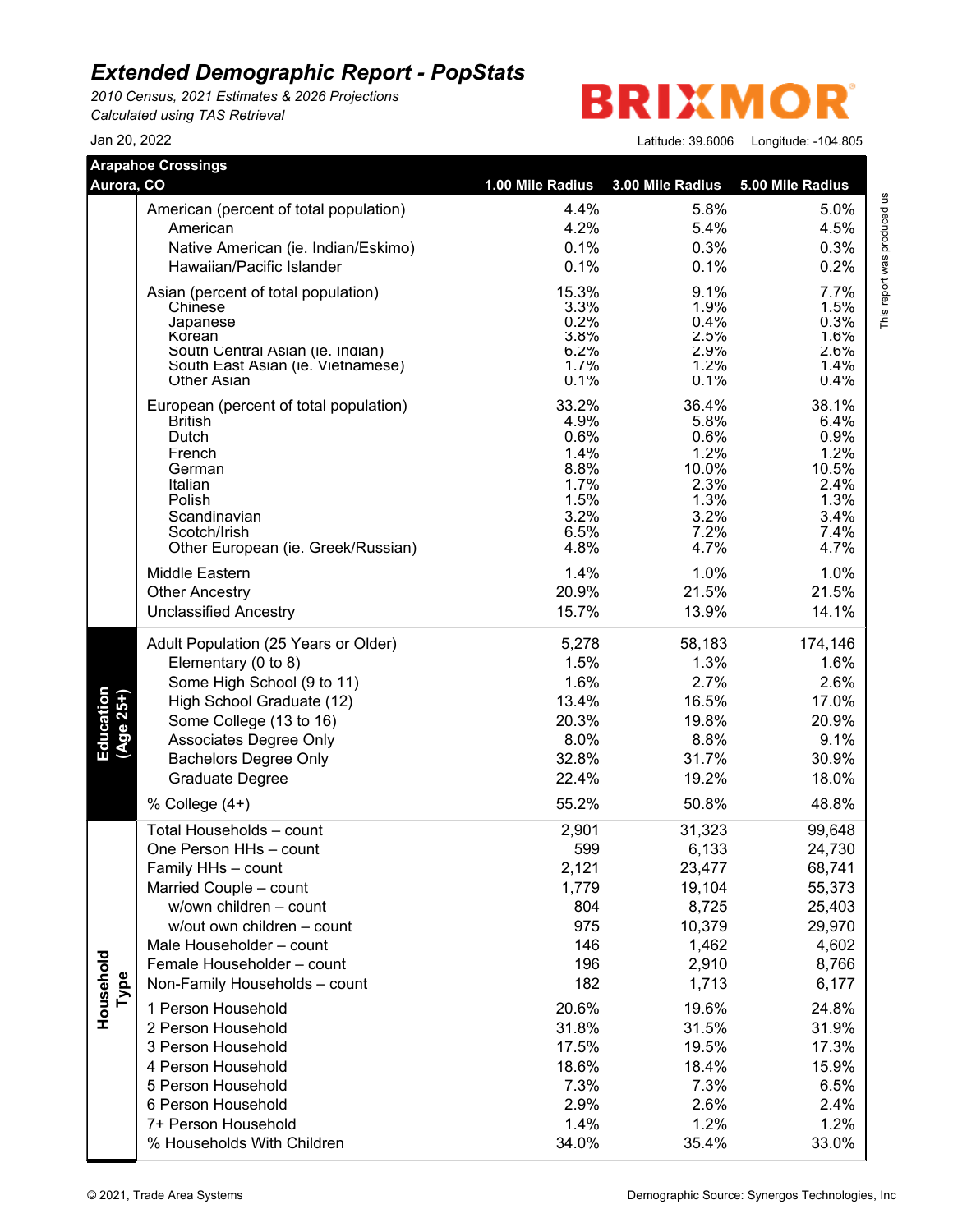*2010 Census, 2021 Estimates & 2026 Projections Calculated using TAS Retrieval*

**BRIXMO** R

|                                | <b>Arapahoe Crossings</b>              |                  |                  |                  |
|--------------------------------|----------------------------------------|------------------|------------------|------------------|
| Aurora, CO                     |                                        | 1.00 Mile Radius | 3.00 Mile Radius | 5.00 Mile Radius |
|                                | <b>Total Housing Units</b>             | 3,023            | 32,469           | 104,740          |
|                                | <b>Owner Occupied Percent</b>          | 63.4%            | 71.7%            | 67.8%            |
|                                | <b>Renter Occupied Percent</b>         | 32.6%            | 24.7%            | 27.3%            |
|                                | <b>Vacant Housing Percent</b>          | 4.0%             | 3.5%             | 4.9%             |
|                                | Total Housing Units (Census 2000)      | 747              | 19,566           | 58,375           |
|                                | For Rent (Census 2000)                 | 15%              | 16%              | 28%              |
|                                | For Sale (Census 2000)                 | 79%              | 50%              | 39%              |
|                                | Rented or Sold, (Census 2000)          | 3%               | 17%              | 15%              |
|                                | Seasonal (Census 2014)                 | 3%               | 12%              | 11%              |
|                                | Other (Census 2000)                    | $0\%$            | 9%               | 6%               |
|                                | Homes Built 1990 to 2000               | 51%              | 36%              | 31%              |
| Homes Built                    | Homes Built 1980 to 1989               | 36%              | 43%              | 34%              |
|                                | Homes Built 1970 to 1979               | 8%               | 19%              | 32%              |
| By Year                        | Homes Built 1960 to 1969               | 4%               | 1%               | 2%               |
|                                | Homes Built 1950 to 1959               | $0\%$            | 0%               | 1%               |
|                                | Homes Built 1940 to 1949               | 0%               | 0%               | 0%               |
|                                | Homes Built Before 1939                | 1%               | 0%               | 0%               |
|                                | 1 Unit                                 | 92%              | 88%              | 81%              |
|                                | 2 - 9 Units                            | 2%               | 7%               | 7%               |
| Structure<br>Units in          | Greater than 10 Units                  | 7%               | 5%               | 13%              |
|                                | Mobilie Trailer                        | 0%               | 0%               | 0%               |
|                                | <b>Other Units</b>                     | $0\%$            | $0\%$            | 0%               |
|                                | Property Value \$1,000,000 or more     | 22.2%            | 10.5%            | 8.6%             |
|                                | Property Value \$750,000 to \$999,999  | 28.2%            | 13.8%            | 11.0%            |
|                                | Property Value \$500,000 to \$749,999  | 28.1%            | 33.2%            | 32.3%            |
|                                | Property Value \$400,000 to \$499,999  | 7.3%             | 16.4%            | 18.8%            |
|                                | Property Value \$300,000, to \$399,999 | 6.3%             | 13.4%            | 16.0%            |
| (Owner Occupied)<br>Home Value | Property Value \$200,000 to \$299,999  | 5.0%             | 7.9%             | 8.3%             |
|                                | Property Value \$150,000 to \$199,999  | 1.4%             | 1.9%             | 1.8%             |
|                                | Property Value \$100,000 to \$149,999  | 0.6%             | 1.0%             | 0.7%             |
|                                | Property Value \$60,000 to \$99,999    | 0.1%             | 0.2%             | 0.2%             |
|                                | Property Value \$40,000 to \$59,999    | 0.2%             | 0.2%             | 0.2%             |
|                                | Property Value \$0 to \$39,999         | 0.5%             | 0.3%             | 0.7%             |
|                                | <b>Median Home Value</b>               | \$753,982        | \$561,265        | \$520,188        |
|                                | <b>Median Rent</b>                     | \$997            | \$930            | \$923            |
|                                | \$0 and under - percent                | 16.4%            | 16.2%            | 16.4%            |
|                                | \$1 to \$4999 - percent                | 7.3%             | 7.2%             | 7.4%             |
|                                | \$5k to \$9999 - percent               | 4.2%             | 4.1%             | 4.2%             |
|                                | \$10k to \$24999 - percent             | 6.1%             | 6.1%             | 6.1%             |
| per Household                  | \$25k to \$49999 - percent             | 6.7%             | 6.8%             | 6.8%             |
| Wealth                         | \$50k to \$99999 - percent             | 10.1%            | 10.2%            | 10.2%            |
|                                | \$100k to \$249999 - percent           | 18.3%            | 18.6%            | 18.5%            |
|                                | \$250k to \$499999 - percent           | 14.1%            | 14.1%            | 14.0%            |
|                                | \$500k+ - percent                      | 16.9%            | 16.7%            | 16.3%            |
|                                | Median HH Wealth                       | \$96,353         | \$97,300         | \$94,125         |
|                                | Avg HH Wealth                          | \$265,275        | \$264,484        | \$259,859        |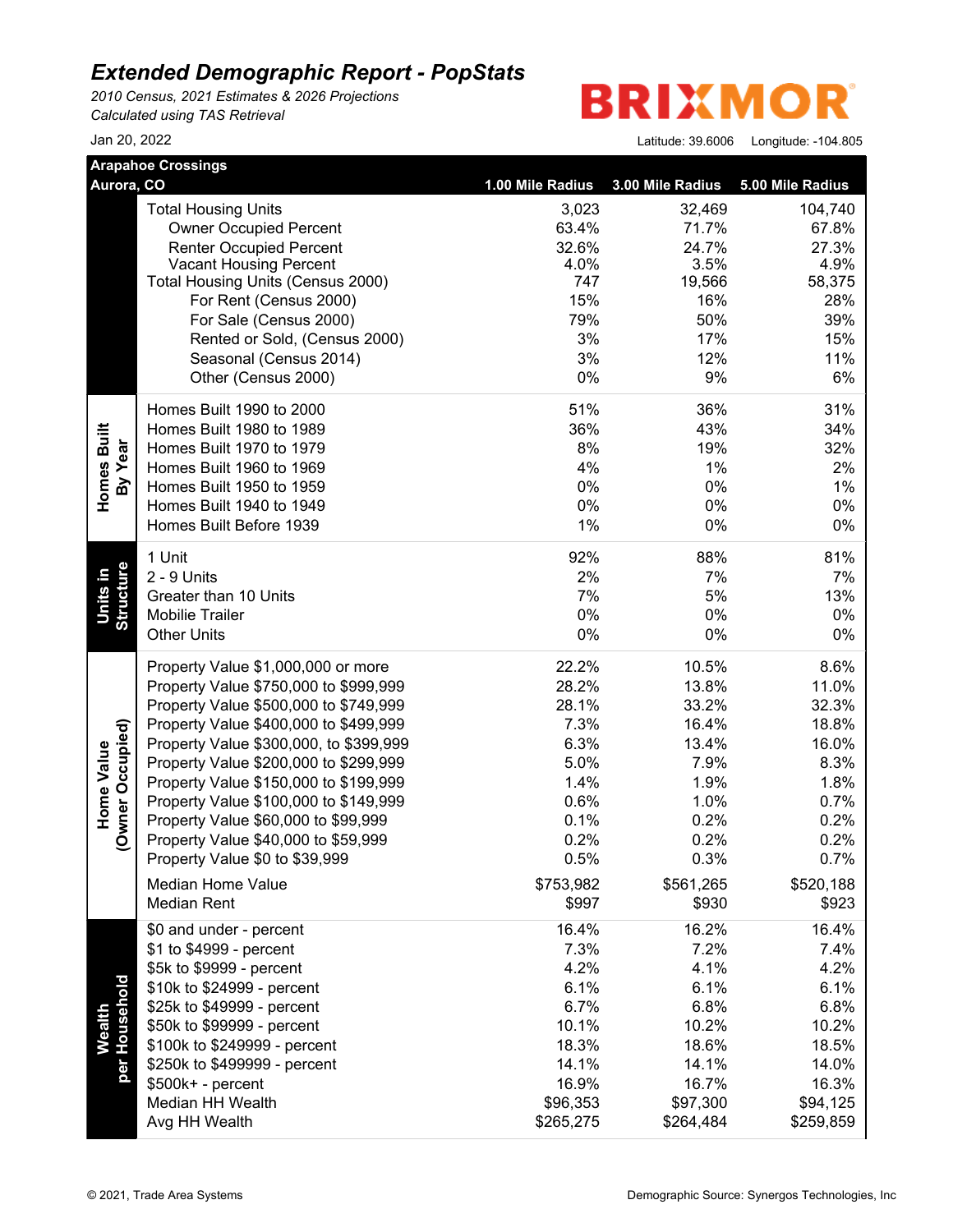*2010 Census, 2021 Estimates & 2026 Projections Calculated using TAS Retrieval*

#### **BRIXMO** R

| Aurora, CO                        |                                                                      |                                   |            |                  |
|-----------------------------------|----------------------------------------------------------------------|-----------------------------------|------------|------------------|
|                                   |                                                                      | 1.00 Mile Radius 3.00 Mile Radius |            | 5.00 Mile Radius |
|                                   |                                                                      |                                   |            |                  |
|                                   | <b>Economic Viability Local</b><br><b>Economic Viability Indexed</b> | 265<br>102                        | 271<br>104 | 269<br>103       |
| Economic<br>Viability             |                                                                      |                                   |            |                  |
|                                   | Employed Civilian Pop 16+ by Occupation                              | 4,450                             | 48,416     | 142,861          |
|                                   | Managerial/Executive                                                 | 22.6%                             | 21.4%      | 21.8%            |
| (Employed Civilians Age 16+)      | <b>Professional Specialty</b>                                        | 32.3%                             | 27.6%      | 27.0%            |
|                                   | <b>Healthcare Support</b>                                            | 1.7%                              | 2.2%       | 2.5%             |
|                                   | Sales                                                                | 10.2%                             | 11.2%      | 10.9%            |
| <b>Occupation</b>                 | Office & Administrative Support                                      | 9.6%                              | 11.5%      | 11.9%            |
|                                   | <b>Protective Service</b>                                            | 1.4%                              | 2.3%       | 2.3%             |
|                                   | <b>Food Preperation</b>                                              | 4.9%                              | 4.9%       | 4.6%             |
|                                   | <b>Building Maintenance &amp; Cleaning</b>                           | 0.7%                              | 1.3%       | 1.7%             |
|                                   | <b>Personal Care</b>                                                 | 3.6%                              | 3.0%       | 2.9%             |
|                                   | Farming, Fishing, & Forestry                                         | 0.3%                              | 0.3%       | 0.2%             |
|                                   | Construction                                                         | 6.4%<br>6.2%                      | 5.9%       | 5.8%             |
|                                   | Production & Transportation                                          |                                   | 8.6%       | 8.4%             |
|                                   | <b>Percent White Collar Workers</b>                                  | 76.4%                             | 73.8%      | 74.2%            |
|                                   | <b>Percent Blue Collar Workers</b>                                   | 23.6%                             | 26.2%      | 25.8%            |
|                                   | Agriculture/Mining/Construction                                      | 5.9%                              | 6.9%       | 7.0%             |
|                                   | Manufacturing                                                        | 6.7%                              | 5.5%       | 4.9%             |
|                                   | Transportation                                                       | 5.6%                              | 5.8%       | 5.7%             |
|                                   | Information                                                          | 4.9%                              | 4.9%       | 4.7%             |
|                                   | Wholesale/Retail                                                     | 10.7%                             | 13.3%      | 12.9%            |
|                                   | Finance, Insurance, Real Estate                                      | 10.9%                             | 9.3%       | 10.2%            |
|                                   | <b>Professional Services</b>                                         | 13.0%                             | 12.2%      | 11.6%            |
|                                   | <b>Management Services</b>                                           | 0.0%                              | 0.2%       | 0.2%             |
| (Employed Civilians Age 16+)      | <b>Administrative/Waste Services</b>                                 | 3.3%                              | 3.4%       | 4.2%             |
|                                   | <b>Educational Services</b>                                          | 19.9%                             | 21.0%      | 21.4%            |
|                                   | <b>Entertainment Services</b>                                        | 10.7%                             | 8.8%       | 8.5%             |
|                                   | <b>Other Professional Services</b>                                   | 4.0%                              | 4.3%       | 4.6%             |
|                                   | <b>Public Administration</b>                                         | 4.4%                              | 4.3%       | 4.1%             |
|                                   | Drive to Work Alone                                                  | 80.1%                             | 82.8%      | 82.0%            |
|                                   | Drive to Work Carpool                                                | 9.7%                              | 8.5%       | 9.1%             |
|                                   | Travel to Work by Public Transportation                              | 1.6%                              | 1.6%       | 2.2%             |
| <b>Transportation<br/>To Work</b> | Drive to Work on Motorcycle                                          | 0.0%                              | 0.1%       | 0.0%             |
|                                   | Drive to Work on Bicycle                                             | 0.0%                              | 0.1%       | 0.1%             |
|                                   | Walked to Work                                                       | 0.9%                              | 0.9%       | 1.2%             |
|                                   | <b>Other Means</b><br>Work at Home                                   | 1.6%                              | 0.7%       | 0.7%             |
|                                   |                                                                      | 6.2%                              | 5.3%       | 4.7%             |